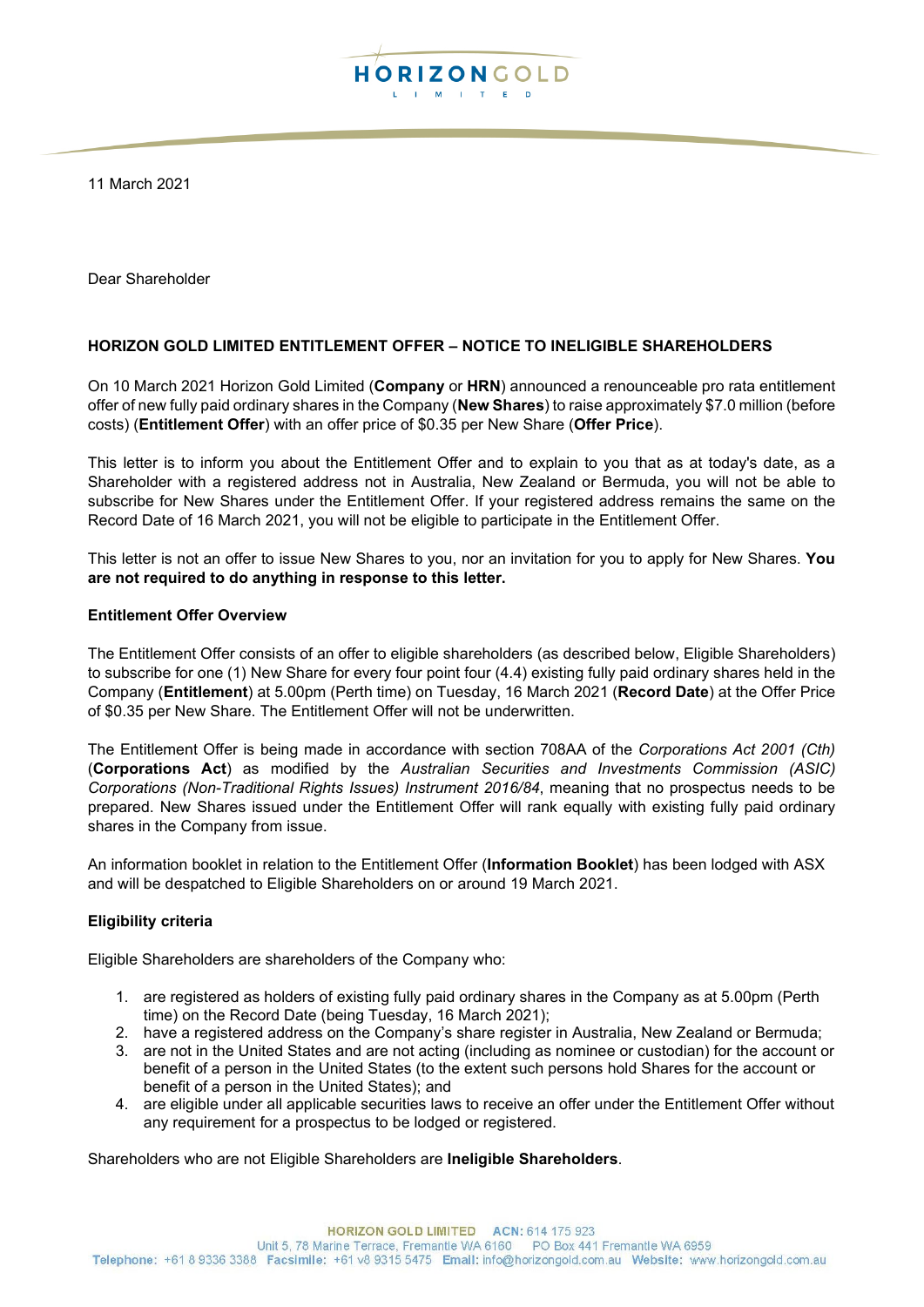The restrictions upon eligibility under the Entitlement Offer arise because of the legal and regulatory requirements in countries other than Australia, New Zealand or Bermuda and the potential costs to the Company of complying with these legal and regulatory requirements compared with the relatively small number of shareholders in those countries, the relatively small number of existing HRN ordinary shares they hold and the relatively low value of New Shares to which those shareholders would otherwise be entitled.

The Company has determined, pursuant to Rule 7.7.1(a) of the ASX Listing Rules and section 9A(3)(a) of the Corporations Act, that it would be unreasonable to make or extend offers to shareholders in certain countries under the Entitlement Offer.

Unfortunately, according to our records, as at the date of this letter, you do not satisfy the eligibility criteria for an Eligible Shareholder stated above. If your registered address remains unchanged on the Record Date, you will not be eligible to participate in the Entitlement Offer. Accordingly, in compliance with ASX Listing Rule 7.7.1(b) and section 9A(3)(b) of the Corporations Act, the Company wishes to advise you that it will not be extending the Entitlement Offer to you and you will not be able to subscribe for New Shares under the Entitlement Offer. You will not be sent the documents relating to the Entitlement Offer.

Although you will not be entitled to participate in the Entitlement Offer, the Company will appoint a sale nominee to arrange for the sale of the entitlements that would otherwise have been offered to Ineligible Shareholders had they not been Ineligible Shareholders. The Company will transfer the entitlements of each Ineligible Shareholder to the sale nominee who will account to that Ineligible Shareholder for the net proceeds (if any) of the sale of the entitlements attributable to that Ineligible Shareholder. In your case and with respect to any net proceeds, a cheque in Australian dollars will be sent to your address as it appears in the records of the Company's share registry. The sale nominee will have absolute and sole discretion to determine the price for which the entitlements of Ineligible Shareholders may be sold so that a premium over the expenses of their sale can be made, as well as the timing and manner of such sale. Neither the Company nor the sale nominee will be subject to any liability to Ineligible Shareholders for failure to sell the Ineligible Shareholder entitlements or to sell them at a particular price.

If as a result of the sale nominee offering to sell or being invited to sell the entitlements of Ineligible Shareholders, the sale nominee forms the reasonable opinion that there is not a viable market for the entitlements or a surplus of sale proceeds over expenses from the sale cannot be obtained for the entitlements that would otherwise have been offered to the Ineligible Shareholders then the unexercised entitlements will be allowed to lapse. In such circumstances, no money will be payable to Ineligible Shareholders and you will be informed accordingly in writing.

If you have any queries in relation to the Entitlement Offer, please do not hesitate to contact the Company Secretary +61 8 9336 3388.

Yours faithfully

The sh

**Trevor O'Connor** Company Secretary